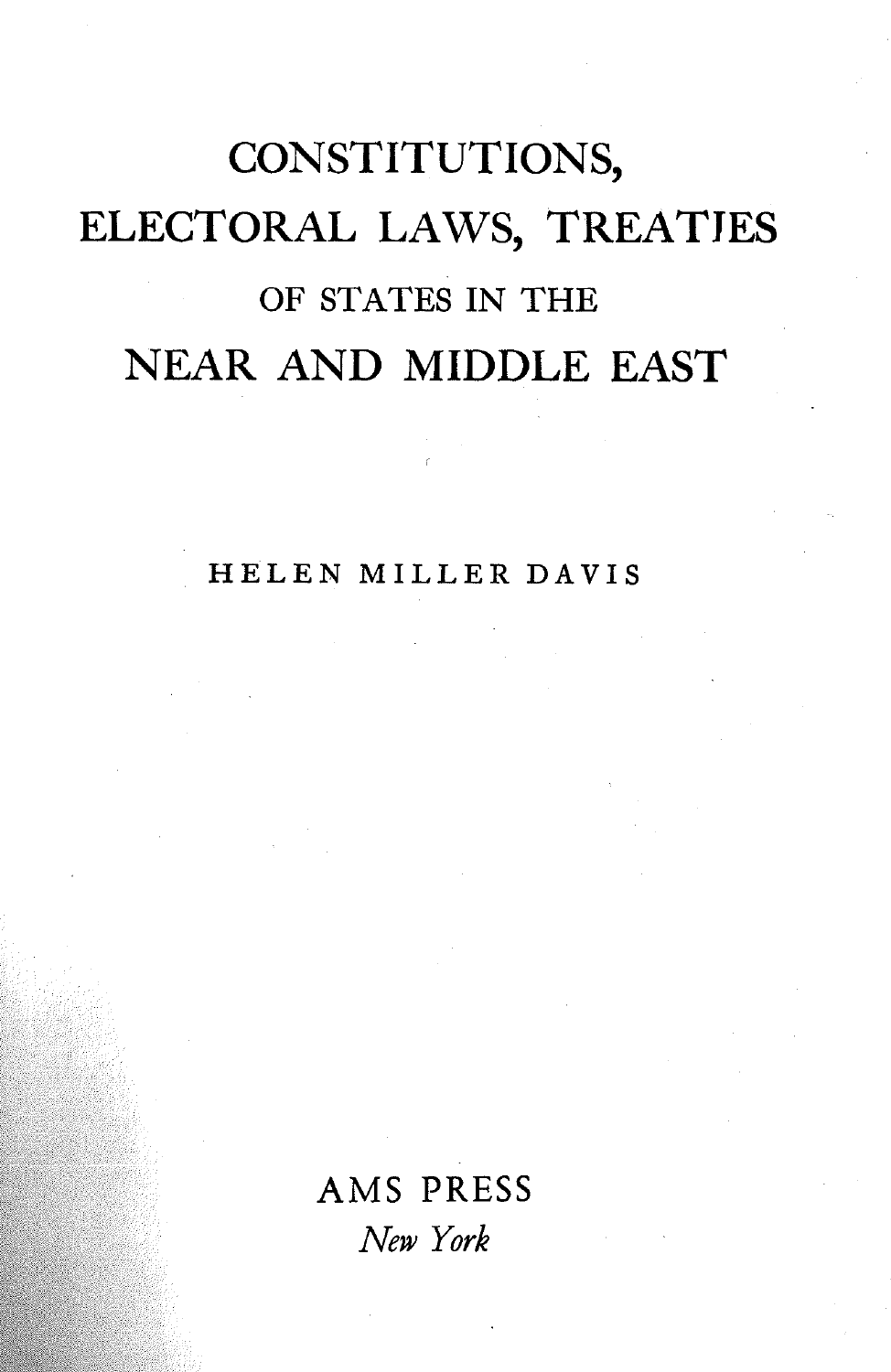## COPYRIGHT © 1953, DUKE UNIVERSITY PRESS

Reprinted with permission First AMS EDITION published 1970 Manufactured in the United States of America

Library of Congress Catalogue Card Number: 79-99886 SBN: 404-01995-1

> AMS PRESS, INC. NEW YORK, **N. Y.** 10003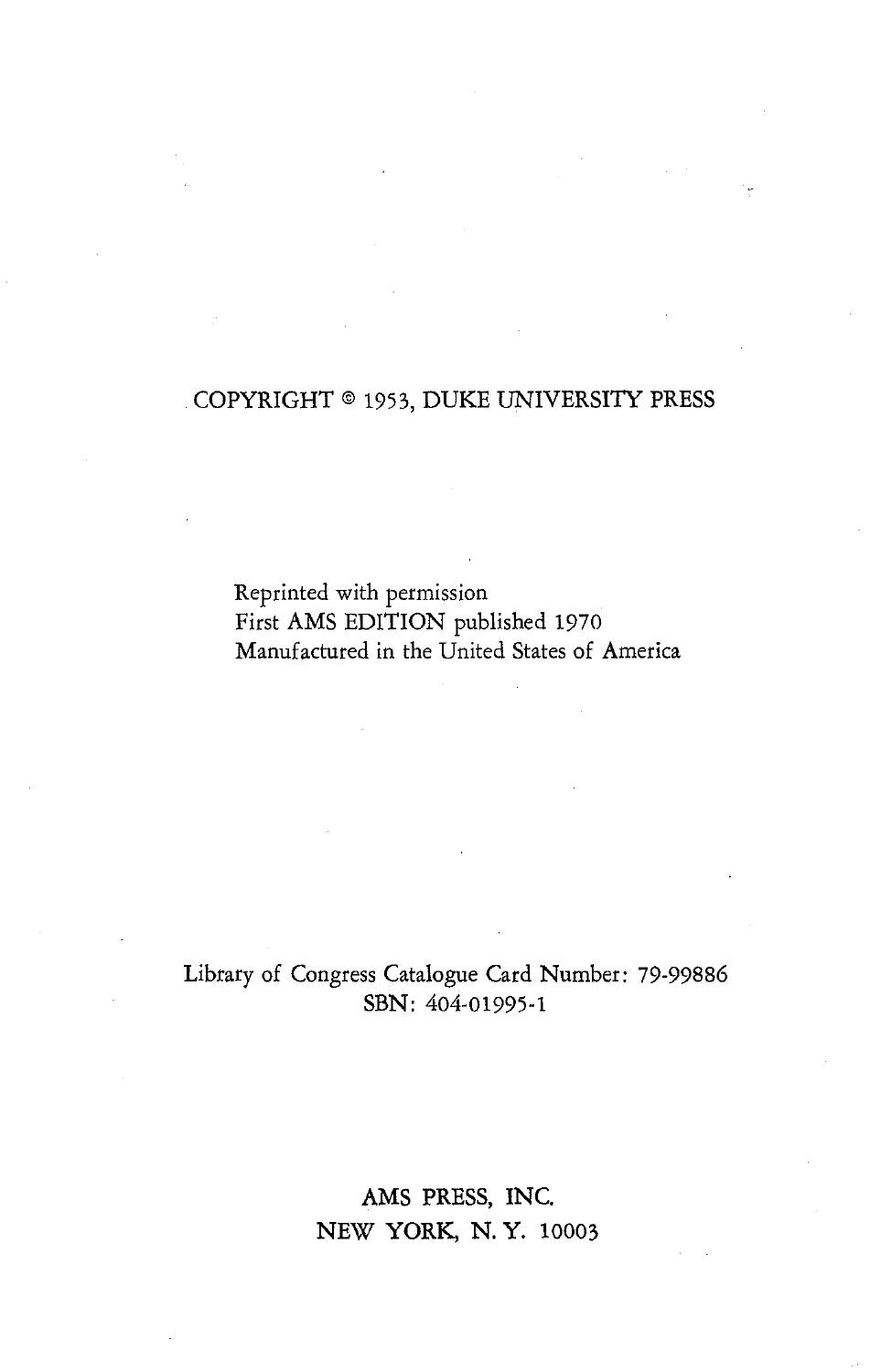### THE FUNDAMENTAL LAWS<sup>1</sup>

OF

## DECEMBER 30, 1906

## AS AMENDED AND SUPPLEMENTED MAY 7 AND 8, 1949

#### ON THE CONSTITUTION OF THE ASSEMBLY

Art. 1. The National Consultative Assembly is founded and established in conformity with the Farmán, founded on justice, dated the fourteenth of the Second Jumada, A.H. 1324 (Aug. 5, 1906).

Art. 2. The National Consultative Assembly represents the whole of the people of Persia, who [thus] participate in the economic and political affairs of the country.

Art. 3. The National Consultative Assembly shall consist of the Members elected in Tihrán and the provinces, and shall be held in Tihrán

Art. 4. The number of elected Members has been fixed, in accordance with the Electoral Law separately promulgated, at one hundred and sixty-two, but in case of necessity the number above mentioned may be increased to two hundred.

Art. 5. The Members shall be elected for two whole years. This period shall begin on the day when all the representatives from the provinces shall have arrived in Tihrán. On the conclusion of this period of two years, fresh representatives shall be elected, but the people shall have the option of re-electing any of their former representatives whom they wish and with whom they are satisfied.

Art. 6. The Members elected to represent Tihrán shall, so soon as they meet, have the right to constitute the Assembly, and to begin their discussions and deliberations. During the period preceding the arrival of the provincial delegates, their decisions shall depend for their validity and due execution on the majority [by which they are carried].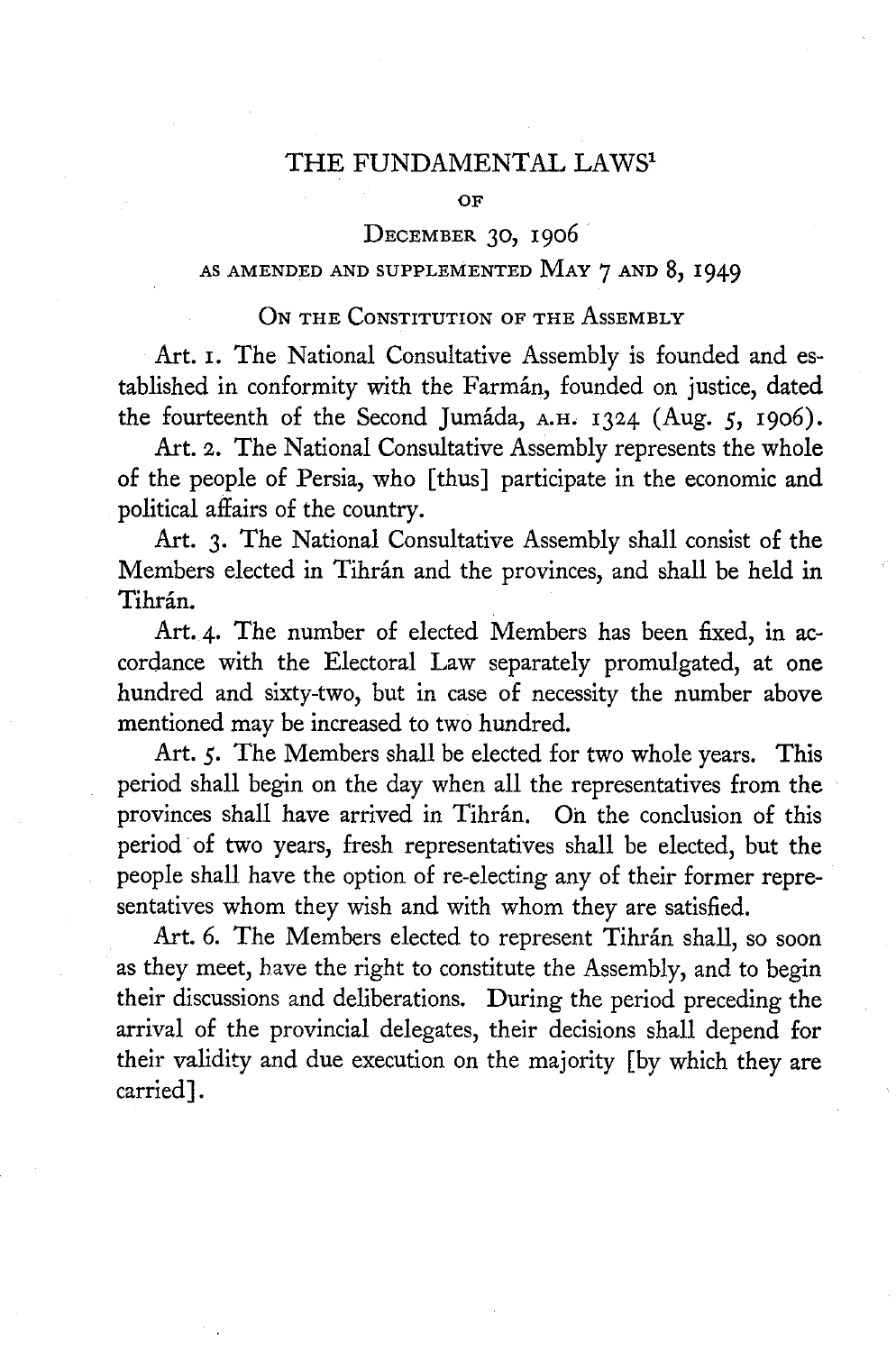Art. 7. On the opening of the debates, at least two thirds of the Members of the Assembly shall be present, and, when the vote is taken, at least three quarters. A majority shall be obtained only when more than half of those present in the Assembly record their votes.

Art. 8. The periods of session and recess of the National Consultative Assembly shall be determined by the Assembly itself, in accordance with such internal regulations as itself shall formulate. After the summer recess, the Assembly must continue open and in session from the fourteenth day of the Balance, which corresponds with the festival of the opening of the First Assembly.

Art. 9. The National Consultative Assembly can sit on occasions of extraordinary public holidays.

Art. 10. On the opening of the Assembly, an Address shall be presented by it to His Imperial Majesty, and it shall afterwards have the honour of receiving an answer from that Royal and August quarter.

Art. 11. Members of the Assembly, on taking their seats, shall take and subscribe to the following form of oath:

## *(Form of the Oath)*

"We the undersigned take God to witness, and swear on the Qur'an, that, so long as the rights of the Assembly and its Members are observed and respected, in conformity with these Regulations, we will, so far as possible, discharge, with the utmost truth, uprightness, diligence and endeavour, the duties confided to us; that we will act loyally and truthfully towards our just and honoured Sovereign, commit no treason in respect of either the foundations of the Throne or the Rights of the People, and will consider only the advantage and well-being of Persia."

Art. 12. No one, on any pretext or excuse, shall have any right, without the knowledge and approval of the National Consultative Assembly, to molest its Members. Even in case of the Members committing some crime or misdemeanour, and being arrested *fiagrante delicto,* any punishment inflicted upon him must be with the cognizance of the Assembly.

Art. 13. The deliberations of the National Consultative Assem-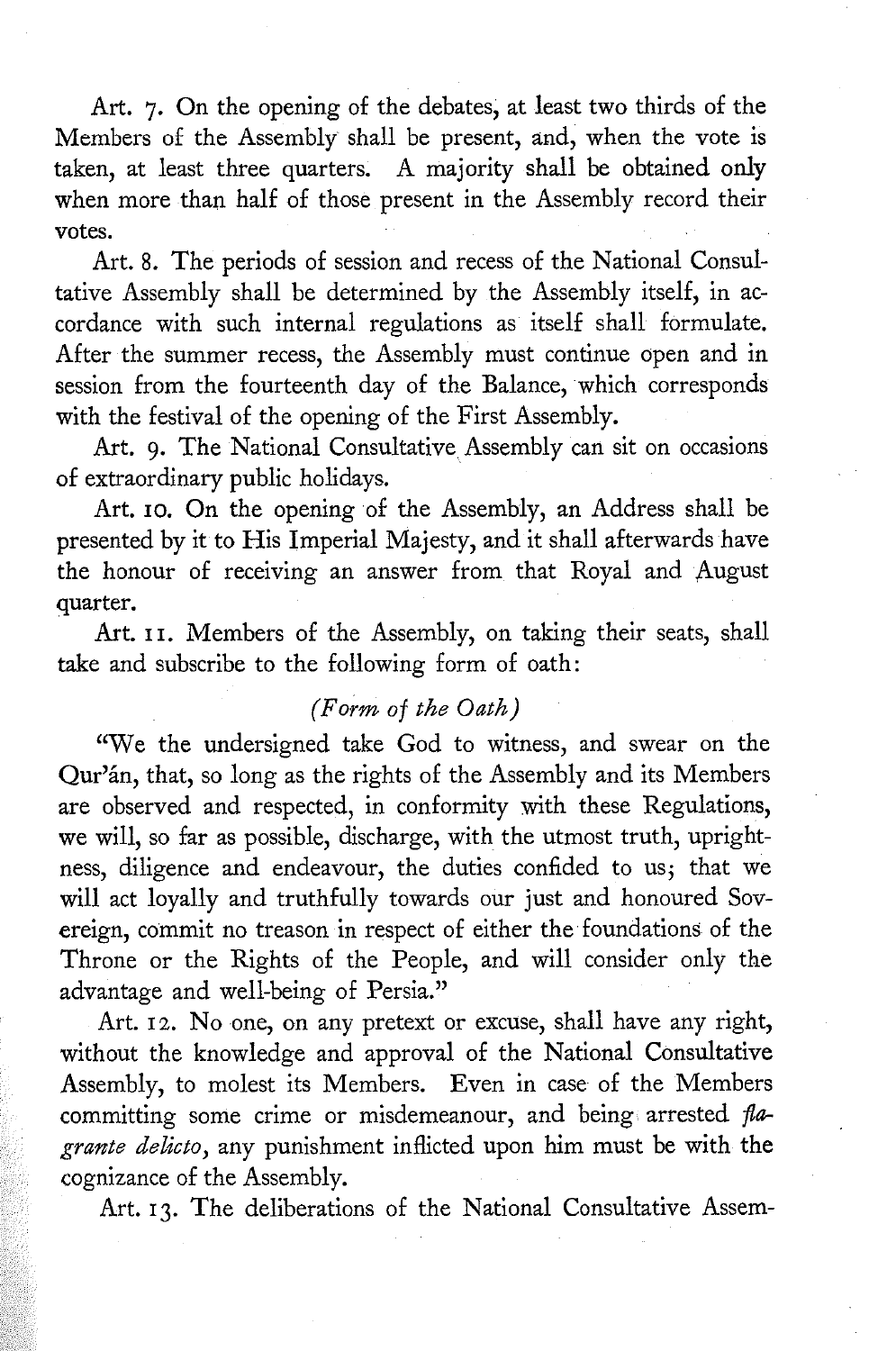bly, in order that effect may be given to their results, must be public. According to the Internal Regulations of the Assembly, journalists and spectators have the right to be present and listen, but not to speak. Newspapers may print and publish all the debates of the Assembly, provided they do not change or pervert their meaning, so that the public may be informed of the subjects of discussion and the detail of what takes place. Everyone, subject to his paying due regard to the public good, may discuss them in the public Press, so that no matter may be veiled or hidden from any person. Therefore all newspapers, provided that their contents be not injurious to any one of the fundamental principles of the Government or the Nation, are authorized and allowed to print and publish all matters advantageous to the public interest, such as the debates of the Assembly, and the opinions of the people on these debates. But if anyone, actuated by interested motives, shall print in the newspapers or in other publications anything contrary to what has been mentioned, or inspired by slander or calumny, he will render himself liable to cross-examination, judgement and punishment, according to law.

Art. 14. The National Consultative Assembly shall organize and arrange, in accordance with separate and distinct Regulations called 'the Internal Code of Rules,' its own affairs, such as the election of a President, Vice-presidents, Secretaries, and other officers, the arrangements of the debates and divisions, etc.

# ON THE DUTIES OF THE ASSEMBLY AND ITS LIMITATIONS AND RIGHTS

Art. 15. The National Consultative Assembly has the right in all questions to propose any measure which it regards as conducive to the well-being of the Government and the People, after due discussion and deliberation thereof in all sincerity and truth; and, having due regard to the majority of votes, to submit such measure, in complete confidence and security, after it has received the approval of the Senate, by means of the First Minister of the State, so that it may receive the Royal Approval and be duly carried out.

Art. 16. All laws necessary to strengthen the foundations of the State and Throne and to set in order the affairs of the Realm and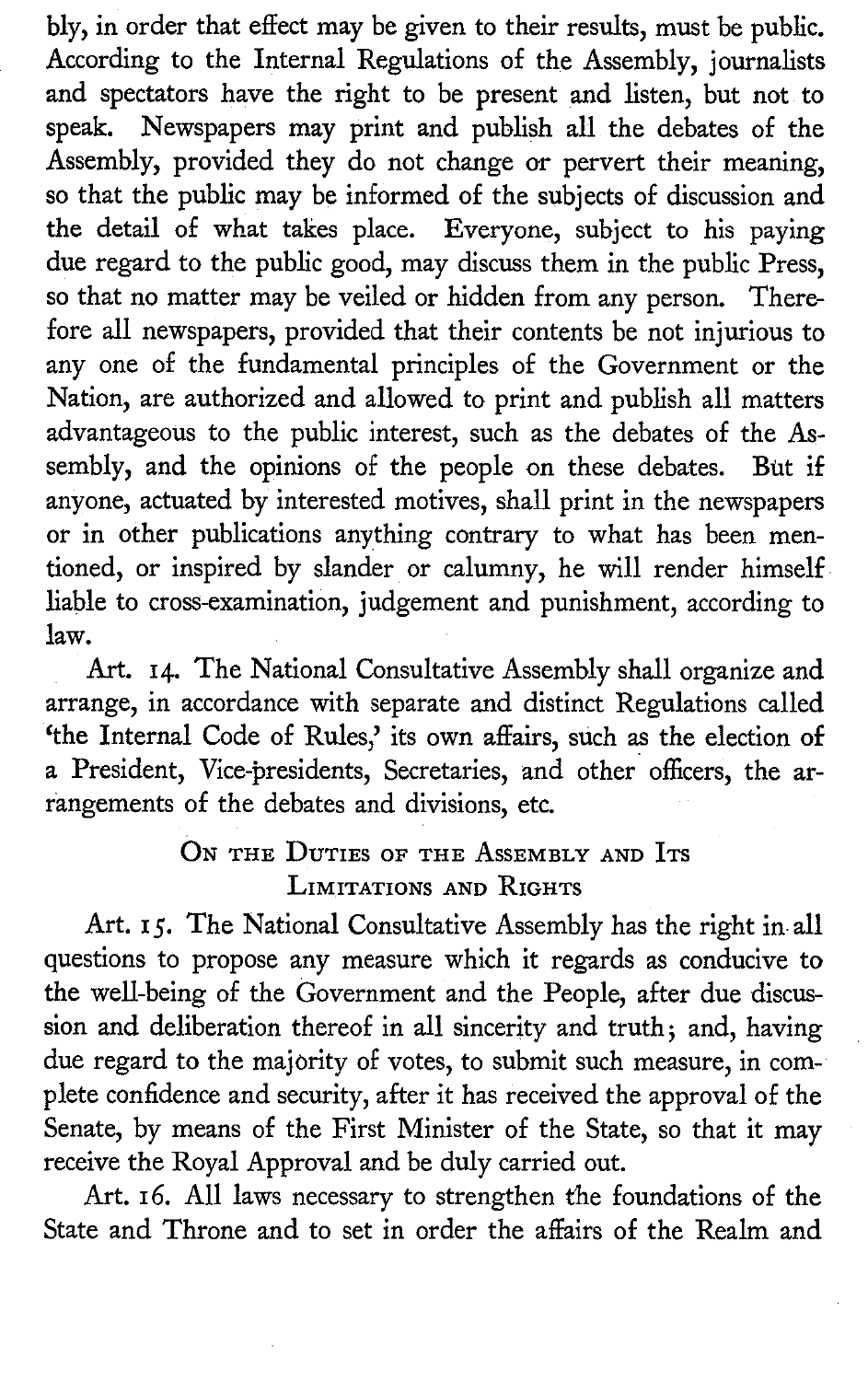the establishment of the Ministries, must be submitted for approval to the National Consultative Assembly.

Art. 17. The National Consultative Assembly shall, when occasion arises, bring forward such measures as shall be necessary for the creation, modification, completion or abrogation of any Law, and, subject to the approval of the Senate, shall submit it for the Royal Sanction, so that due effect may thereafter be given to it.

Art. 18. The regulation of all financial matters, the construction and regulation of the Budget, all changes in fiscal arrangements, the acceptance or rejection of all incidental and subordinate expenditure, as also the new Inspectorships [of Finance] which will be founded by the Government, shall be subject to the approval of the Assembly.

Art. 19. The Assembly has the right, after the Senate has given its approval, to demand from the Ministers of State that effect shall be given to the measures thus approved for the reform of the finances and the facilitation of co-operation between the different departments of the Government by division of the departments and provinces of Persia and their governments.

Art. 20. The Budget of each Ministry shall be concluded during the latter half of each year for the following year, and shall be ready fifteen days before the Festival of the Naw-rúz.<sup>1</sup>

Art. 21. Should it at any time be necessary to introduce, modify or abrogate any Fundamental Law regulating the [functions of the] Ministries, such change shall be made only with the approval of the Assembly, irrespective of whether the necessity for such action has been declared by the Assembly or enunciated by the responsible Ministers.

Art. 22. Any proposal to transfer or sell any portion of the [National] resources, or of the control exercised by the Government or the Throne, or to effect any change in the boundaries and frontiers of the Kingdom, shall be subject to the approval of the National Consultative Assembly.

Art. 23. Without the approval of the National Council,<sup>2</sup> no concession for the formation of any public Company of any sort shall, under any plea whatsoever, be granted by the State.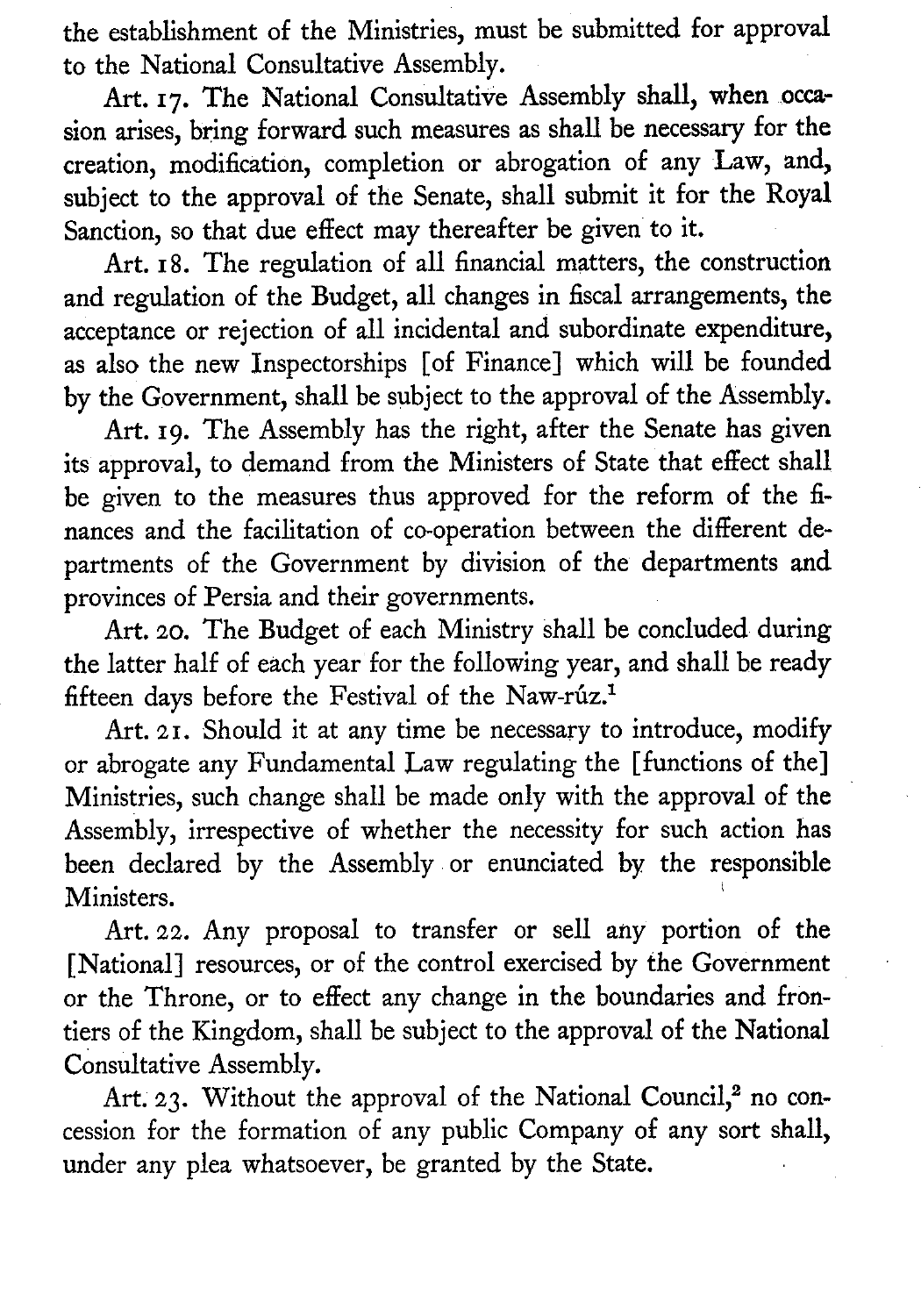Art. 24. The conclusion of treaties and covenants, the granting of commercial, industrial, agricultural and other concessions, irrespective of whether they be to Persian or foreign subjects, shall be subject to the approval of the National Consultative Assembly, with the exception of treaties which, for reasons of State and the public advantage, must be kept secret.

Art. 25. State loans, under whatever title, whether internal or external, must be contracted only with the cognizance and approval of the National Consultative Assembly.

Art. 26. The construction of railroads or *chaussées*, whether at the expense of the Government, or of any Company, whether Persian or foreign, depends on the approval of the National Consultative Assembly.

Art. 27. Wherever the Assembly observes any defect in the laws, or any neglect in giving effect to them, it shall notify the same to the Minister responsible for that department, who shall furnish all necessary explanations.

Art. 28. Should any Minister, acting under misapprehension, issue on the Royal Authority, whether in writing or by word of mouth, orders conflicting with one of the laws which have been enacted and have received the Royal Sanction, and shall admit his negligence and lack of attention, he shall, according to the Law, be personally responsible to His Imperial and Most Sacred Majesty.

Art. 29. Should a Minister fail to give a satisfactory account of any affair conformably to the laws which have received the Royal Sanction, and should it appear in his case that a violation of such law has been committed, or that he has transgressed the limits imposed [on him], the Assembly shall demand his dismissal from the Royal Presence, and should his treason be clearly established in the Court of Cassation, he shall not again be employed in the service of the State.

Art. 3o. The Assembly shall, at any time when it considers it necessary, have the right to make direct representations to the Royal Presence by means of a Committee consisting of the President and six of its Members chosen by the Six Classes. This Committee must ask permission for, and the appointment of a time for approaching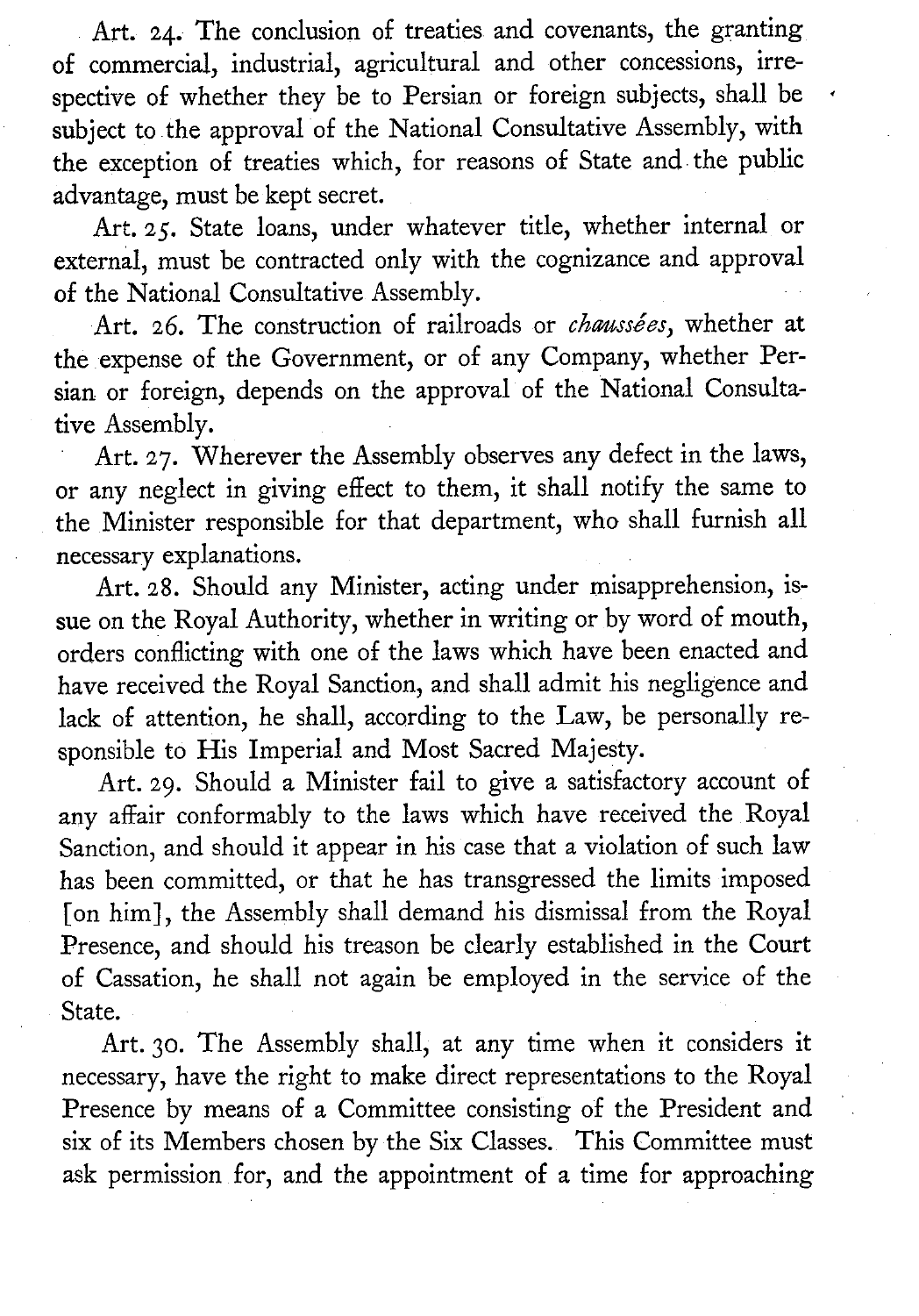the Royal Presence through the Master of the Ceremonies *(W azir-i-*Darbár).

Art. 31. Ministers have the right to be present at the Sessions of the National Consultative Assembly, to sit in the places appointed for them, and to listen to the debates of the Assembly. If they consider it necessary, they may ask the President of the Assembly for permission to speak, and may give such explanations as may be necessary for purposes of discussion and investigation.

# ON THE REPRESENTATION OF AFFAIRS TO THE NATIONAL CONSULTATIVE ASSEMBLY

Art. 32. Any individual may submit in writing to the Petition Department of the Archives of the Assembly a statement of his own case, or of any criticisms or complaints. If the matter concerns the Assembly itself, it will give him a satisfactory answer; but if it concerns one of the Ministries, it will refer it to that Ministry, which will enquire into the matter and return a sufficient answer.

Art. 33. New laws which are needed shall be drafted and revised in the Ministries which are respectively responsible, and shall then be laid before the Assembly by the responsible Ministers, or by the Prime Minister. After being approved by the Assembly, and ratified by the Royal Signature, they shall be duly put into force.

Art. 34. The President of the Assembly can, in case of necessity, either personally, or on the demand of ten Members of the Assembly, hold a private conference, comprised of a selected number of Members of the Assembly, with any Minister, from which private meeting newspaper correspondents and spectators shall be excluded, and at which other Members of the Assembly shall not have the right to be present. The result of the deliberations of such secret conference shall, however, only be confirmed when it has been deliberated in the said conference in presence of three quarters of those selected [to serve on it] and carried by a majority of votes. Should the proposition [in question] not be accepted in the private conference, it shall not be brought forward in the Assembly, but shall be passed over in silence.

Art. 35. If such private conference shall have been held at the demand of the President of the Assembly, he has the right to inform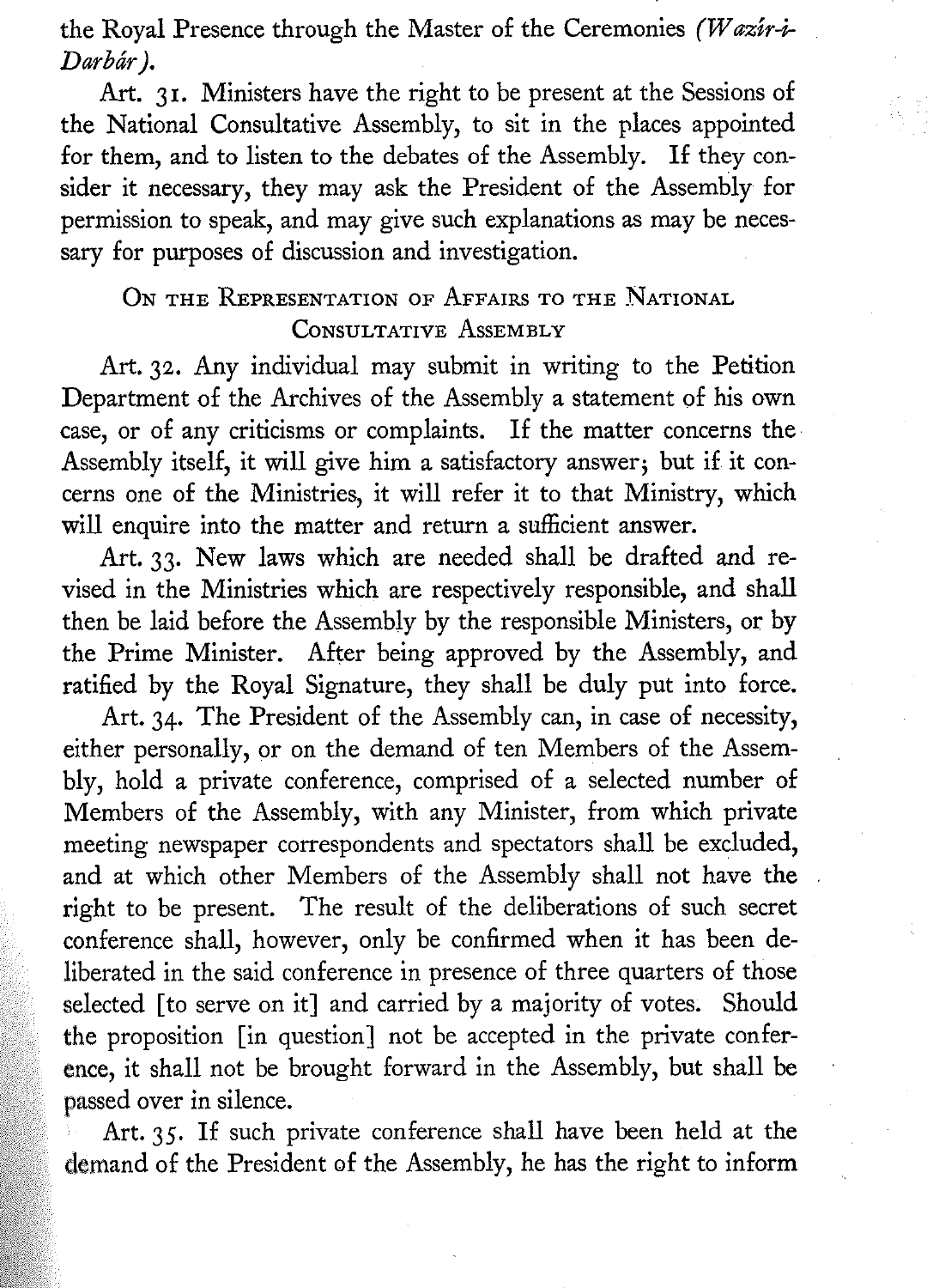the public of so much of the deliberations as he shall deem expedient; but if the private conference has been held at the demand of a Minister, the disclosure of the deliberations depends on the permission of that Minister.

Art. 36. Any Minister can withdraw any matter which he has proposed to the Assembly at any point in the discussion, unless his statement has been made at the instance of the Assembly, in which case the withdrawal of the matter depends on the consent of the Assembly.

Art. 37. If a measure introduced by any Minister is not accepted by the Assembly, it shall be returned supplemented by the observations of the Assembly; and the responsible Minister, after rejecting or accepting the criticisms of the Assembly, can propose the aforesaid measure a second time to the Assembly.

Art. 38. The Members of the National Consultative Assembly must clearly and plainly signify their rejection or acceptance of measures, and no one has the right to persuade or threaten them in recording their votes. The signification by the Members of the Assembly of such rejection or acceptance must be effected in such manner that newspaper correspondents and spectators also may perceive it, that is to say their intention must be signified by some outward sign, such as [the employment of] blue and white votingpapers, or the like.

THE PROPOSAL OF MEASURES ON THE PART OF THE ASSEMBLY

Art. 39. Whenever any measure is proposed on the part of one of the Members of the Assembly, it can only be discussed when at least fifteen Members of the Assembly shall approve the discussion of that measure. In such case the proposal in question shall be forwarded in writing to the President of the Assembly, who has the right to arrange that it shall be subjected to a preliminary investigation in a Committee of Enquiry.

Art. 40. On the occasion of the discussion and investigation of the measure mentioned in Art. 39, whether in the Assembly or in the Committee of Enquiry, notice shall be given by the Assembly to the responsible Minister, if any, concerned in the measure, that if possible he himself, or, if not, his Assistant Minister, shall be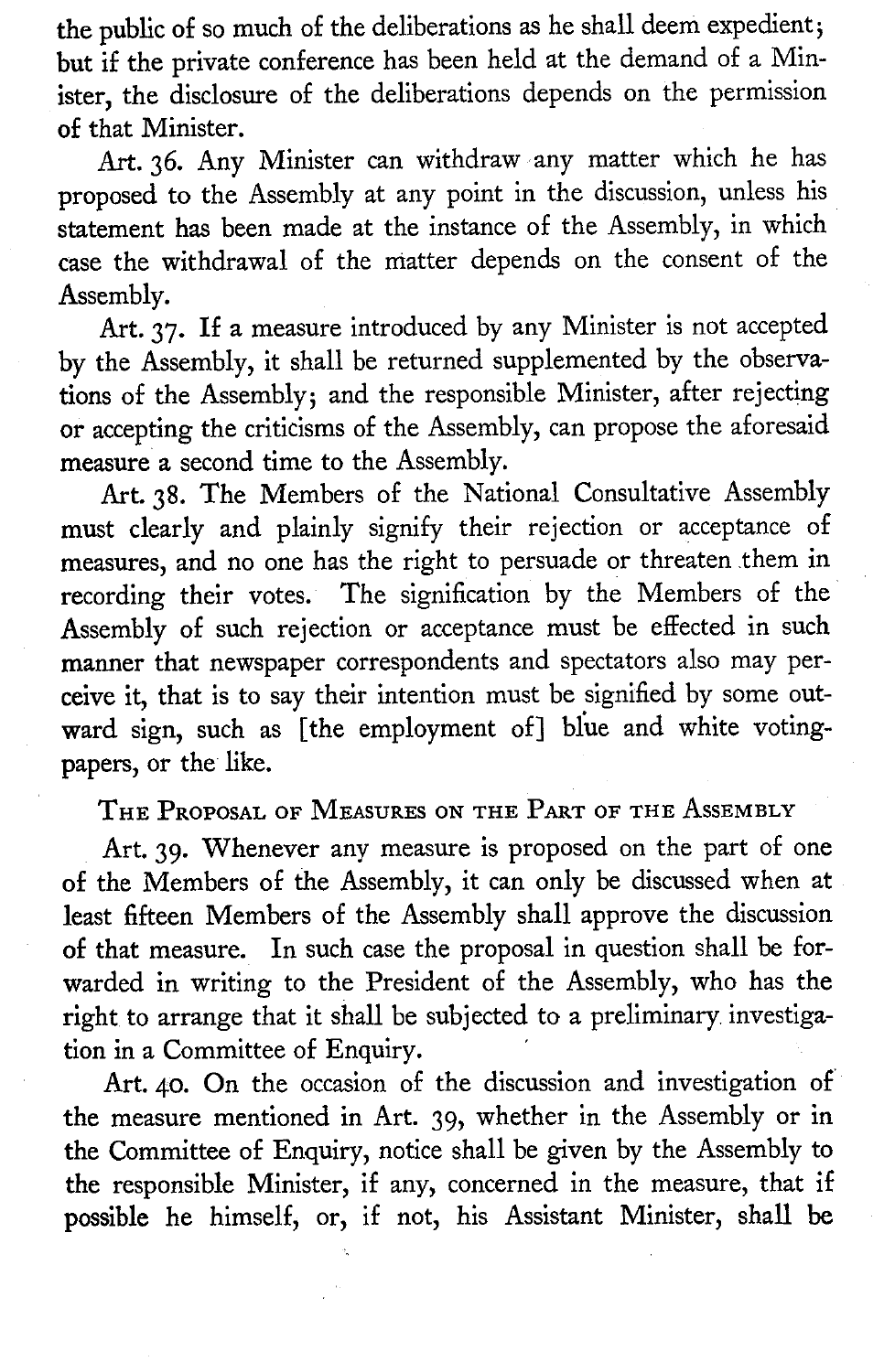present in the Assembly, so that the debate may take place in the presence of one or other of them.

The draft of the [proposed] measure, with its additions, must be sent from ten days to a month before the time (with the exception of matters added at the last moment) to the responsible Minister; and so likewise the day of its discussion must be determined beforehand. After the measure has been discussed in the presence of the responsible Minister, and in case it should, by a majority of votes, receive the approval of the Assembly, it shall be officially transmitted in writing to the responsible Minister, so that he may take the necessary steps [to put it in force].

Art. 41. If the responsible Minister cannot, for any reason, agree with the Assembly about a measure proposed by it, he must offer his excuses to it and give it satisfaction.

Art. 42. Should the National Consultative Assembly demand explanations on any matter from the responsible Minister, the Minister in question must give an answer, which answer must not be postponed unnecessarily or without plausible reason, save in the case of secret measures, the secrecy of which for some definite period is to the advantage of the State and the People. In such cases, on the lapse of the definite period the responsible Minister is bound to disclose this measure in the Assembly.

ON THE CONDITIONS REGULATING THE FORMATION OF THE SENATE<sup>1</sup>

Art. 43. There shall be constituted another Assembly, entitled the Senate, consisting of sixty Members, the sessions of which, after its constitution, shall be complementary to the sessions of the National Consultative Assembly.

Art. 44. The Regulations of the Senate must be approved by the National Consultative Assembly.

Art. *45.* The Members of this Assembly shall be chosen from amongst the well-informed, discerning, pious and respected persons of the Realm. Thirty of them shall be nominated on the part of His Imperial Majesty (fifteen of the people of Tihrán, and fifteen of the people of the Provinces), and thirty by the Nation (fifteen

<sup>1</sup> The constitutional provisions concerning the Senate (arts.  $43-47$ ) were not implemented until 1949. See Note on the Electoral Law, p. 129 below.--ED.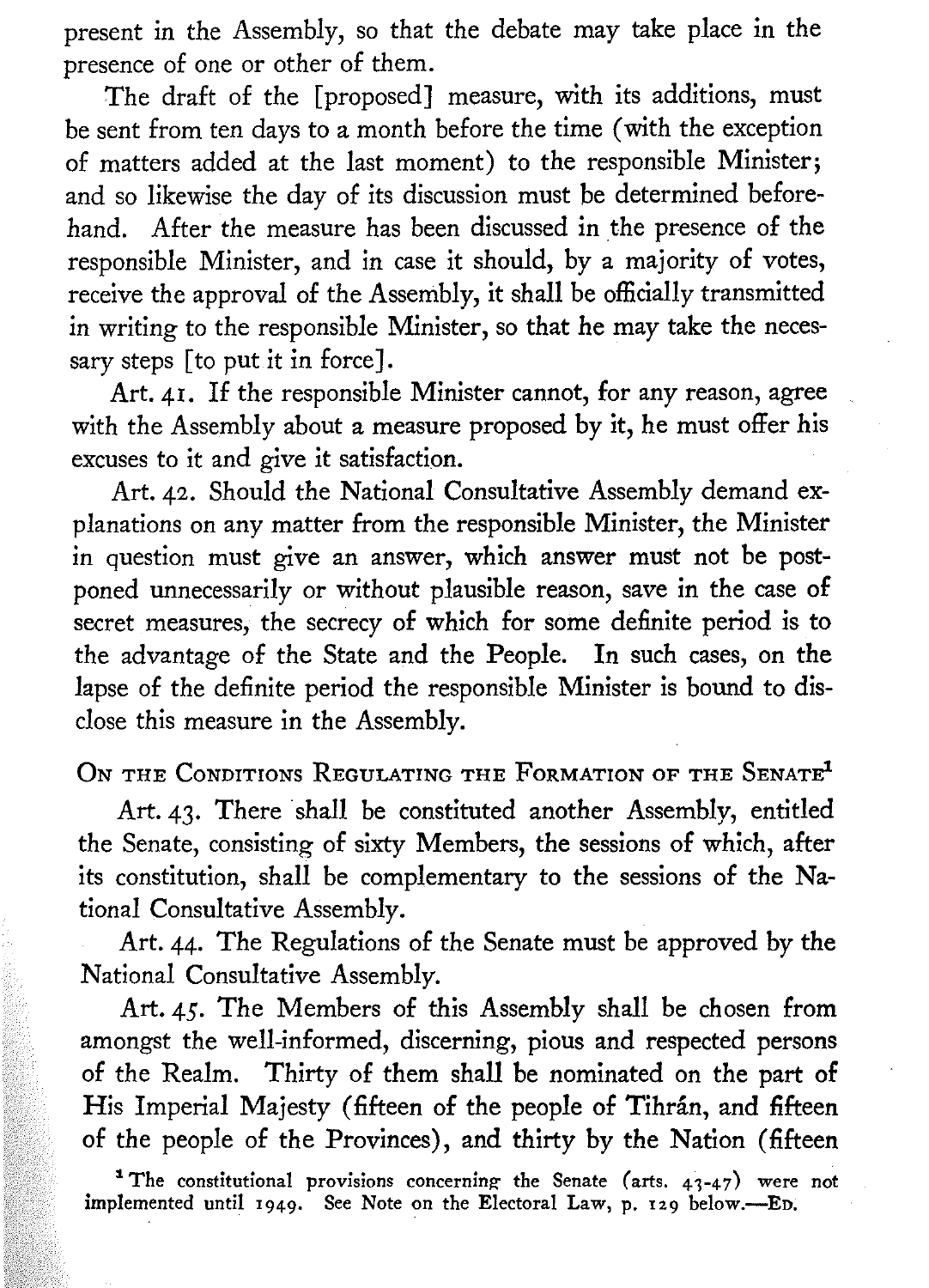elected by the people of Tihrán, and fifteen by the people of the Provinces).

Art. 46. After the constitution of the Senate, all proposals must be approved by both Assemblies. If those proposals shall have been originated in the Senate, or by the Cabinet of Ministers, they must first be amended and corrected in the Senate and accepted by a majority of votes, and must then be approved by the National Consultative Assembly. But proposals brought forward by the National Consultative Assembly must, on the contrary, go from this Assembly to the Senate, except in the case of financial matters, which belong exclusively to the National Consultative Assembly. The decision of the Assembly, in respect to the above-mentioned proposals, shall be made known to the Senate, so that it in turn may communicate its observations to the National Assembly, but the latter, after due discussion, is free to accept or reject these observations of the Senate.

Art. 47. So long as the Senate has not been convoked, proposals shall, after being approved by the National Consultative Assembly, receive the Royal assent, and shall then have the force of Law.

Art. 48 *(as amended May 8, 1949).* The King may dissolve the Assembly (Majlis) or the Senate separately or at the same time.

In each case that concerns the dissolution of one or both Chambers the reason for the dissolution must be shown in the order which shall also provide for new elections.

The new elections must begin within a month after the date of the order and the Assembly and/or Senate must convene within three months after the same date.

The Chamber, thus constituted, after the dissolution of its predecessor will sit for the term of a new legislature and not for the time remaining from the preceding legislature.

The new Chamber or both Chambers may not be dissolved for the same reason as the preceding one or ones.

When the Chambers fail to come to an agreement on a project or proposition of law which has been sent twice from one Chamber to the other, a mixed commission made up of an equal number of members from the two Chambers shall study the differences and present its report to both Chambers.

If the Senate and the Assembly approve the report of the mixed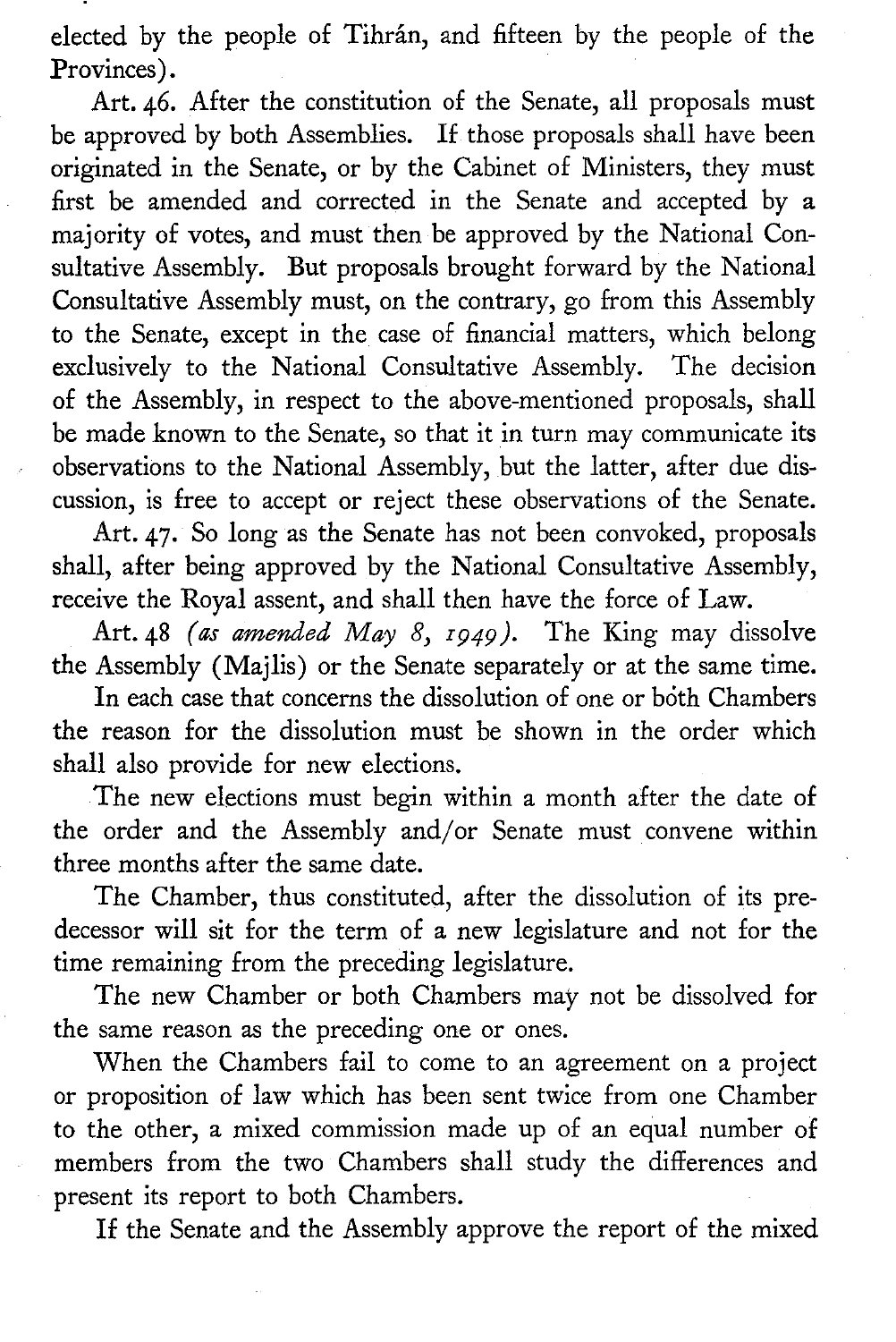commission the law in question shall be presented to the Shah to be stamped with the Imperial Seal.

If the Chambers do not agree with the report of the mixed commission the dispute shall be submitted to the Shah. And if the Shah approves the decision of the Assembly he will order it to be put into effect.

In the opposite case the question will be deferred for six months and, when the proposal comes up at the expiration of this period, it may be submitted to the two Chambers in the form of a new project or proposition of law.

Article 48 and all other Articles of the Constitution of 14 Zighadeh 1324 (December 30, 1906), or of its annex opposed to this article are annulled.

Art. 49. The new representatives of Tihrán must present themselves within the space of one month, and the representatives of the provinces within the space of three months. When the representatives of the Capital are present, the Assembly shall be opened, and shall begin its labours, but they shall not discuss disputed proposals until the provincial representatives shall arrive. If, after the arrival of all its Members, the new Assembly shall by a clear majority confirm the first decision, His Most Sacred and Imperial Majesty shall approve that decision of the National Consultative Assembly, and shall order it to be carried into effect.

Art. 50. In each electoral period, which consists of two years, orders for the renewal of representatives shall not be given more than once.

Art. 51. It is agreed that the kings of our successors and posterity shall regard as a duty of their sovereign state and an obligation incumbent upon them the maintenance of these laws and principles, which we have established and put into force for the strengthening of the edifice of the State, the consolidation of the foundations of the Throne, the superintendence of the machinery of Justice, and the tranquillity of the Nation.

# ADDITIONAL ARTICLE *(as added May 7, 1949)*

When the Assembly and the Senate separately vote by a twothirds majority of both Chambers, either on their own proposal or on